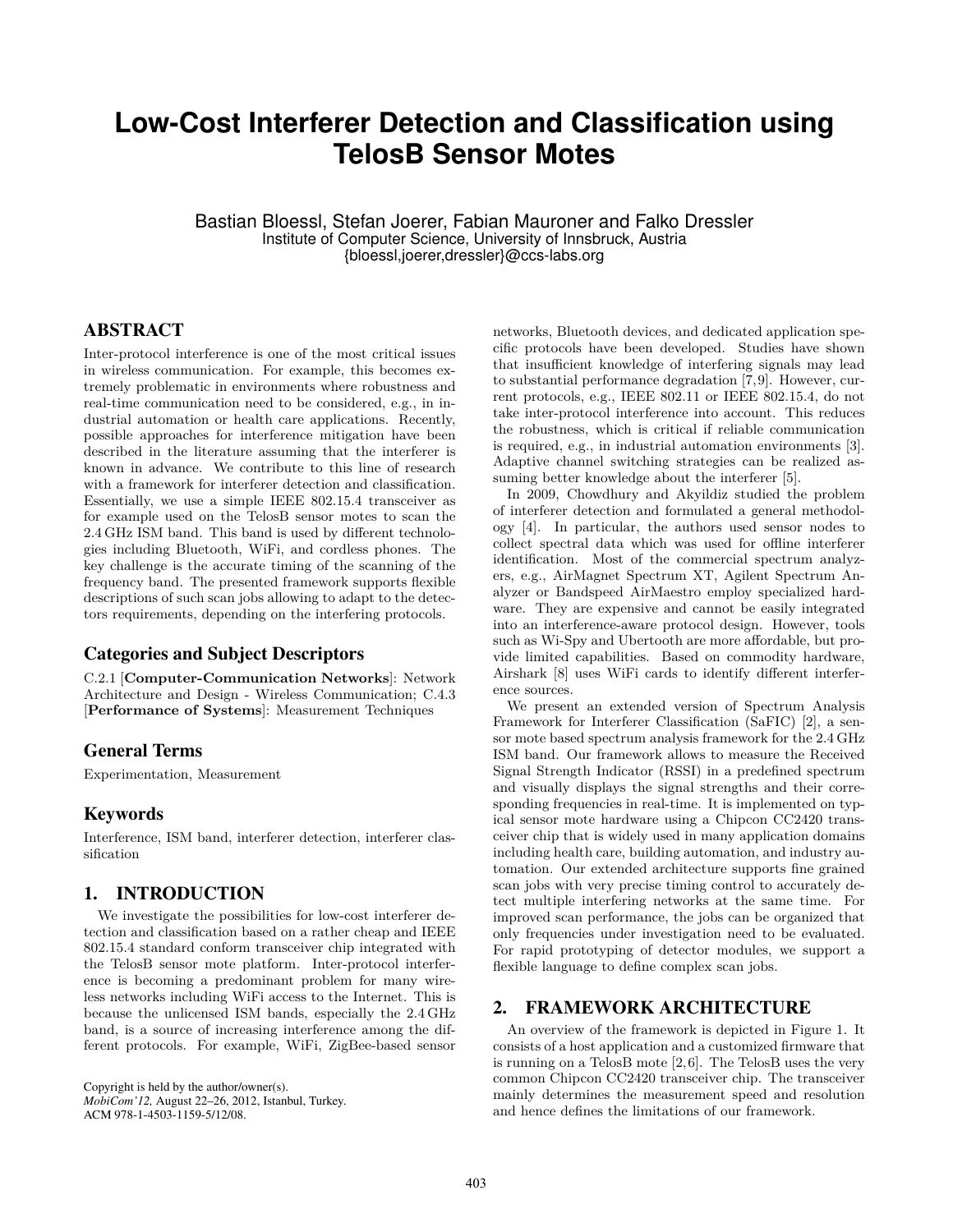

**Figure 1: Interferer detection architecture**

#### 2.1 TelosB Firmware

The firmware is based on the Contiki operation system. It receives and parses the scan job descriptions which define how measurements should be recorded. The format and the capabilities of these jobs are described in Section 2.3. Before a measurement is started, all watchdogs and interrupts of the mote need to be disabled. This ensures that the measurements are not delayed or interrupted by any other event that may occur. Thus, the measurement process becomes deterministic and the results can be interpreted as the relative timing between the measurements is known. When the job is completed the watchdogs and interrupts are enabled again and the recorded samples are transmitted to the host computer for further processing.

#### 2.2 Host Component

The host part of our framework is shown on the right hand side of Figure 1 which in essence consists of the job scheduler, multiple detection modules and a global matrix with measurement results. The job scheduler queries to detection modules for jobs in a round-robin fashion and transfers them to the sensor mote. When a sampling job has been completed by the sensor mote, the job scheduler receives the measurements and stores them in the matrix. Thereafter, the detection modules process the updated samples. Additionally, the matrix is visualized live in order to support an immediate, intuitive understanding of the issued scan jobs and the detection algorithms. Thus, the limitations of the sensing device can be investigated quickly and new findings can be incorporated in the development of detector modules.

#### 2.3 Job Description Language

We extended the possibilities to describe jobs substantially. While the initial version supported only the most basic description of a single measurement, we can now nearly arbitrary combine scans, delays, and loops. This enhanced description of jobs can be formally specified in Backus-Naur Form as

| $\langle job \rangle$ | $ ::= \langle command \rangle$ 'end'                                                                                                                                                                                                                                                                               |
|-----------------------|--------------------------------------------------------------------------------------------------------------------------------------------------------------------------------------------------------------------------------------------------------------------------------------------------------------------|
|                       | $\sqrt{2}$ $\sqrt{2}$ $\sqrt{2}$ $\sqrt{2}$ $\sqrt{2}$ $\sqrt{2}$ $\sqrt{2}$ $\sqrt{2}$ $\sqrt{2}$ $\sqrt{2}$ $\sqrt{2}$ $\sqrt{2}$ $\sqrt{2}$ $\sqrt{2}$ $\sqrt{2}$ $\sqrt{2}$ $\sqrt{2}$ $\sqrt{2}$ $\sqrt{2}$ $\sqrt{2}$ $\sqrt{2}$ $\sqrt{2}$ $\sqrt{2}$ $\sqrt{2}$ $\sqrt{2}$ $\sqrt{2}$ $\sqrt{2}$ $\sqrt{2$ |

 $\langle command \rangle ::= \langle scan \rangle | \langle loop \rangle | \langle delay \rangle$  $|\ \langle command \rangle$ 

- $\langle scan \rangle$  ::= 'scan' START END STEP DWELLS SWEEPS
- $\langle loop \rangle$  ::= 'loops' REP  $\langle command \rangle$  'loope'
- $\langle delay \rangle$  ::= 'delay' DELAY-TIME.

The *measurements* define where samples are to be recorded in the frequency band. In addition to the START and END of the spectrum also a STEP width can be specified. Due to the limitations of the transceiver, we can only measure frequencies that are multiples of 1 MHz and in the range from



**Figure 2: An interleaved measurement**

2.4 GHz to 2.5 GHz. The DWELL and SWEEP parameters have the same semantic as in [2] and define how many samples are taken on a certain frequency and how often we hop through the spectrum. The arguments of *loop* and *delay* (REP and DELAY-TIME) specify how often the *commands* inside the loop are repeated and the duration to wait respectively.

# 3. FRAMEWORK CAPABILITIES

SaFIC offers the following capabilities for developing interferer detection and classification modules: **Wide range of sampling patterns**, i.e., the scan parameters offer extensive possibilities for sampling the entire frequency range; **Interleaving of scans**, i.e., the possibility to have two independent scans within one job giving the user the possibility to sample multiple channels nearly in parallel; **Delays**, i.e., support for delay commands between single measurements, which might be used to check for specific timings during protocol classification.

An example job is depicted in Listing 1 and Figure 2. It uses two specific scans to measure the signal spectrum of two frequency ranges *Ch 1* and *Ch 2*. The first scan uses two DWELLS in one SWEEP, whereas the second scan uses one DWELL in a single SWEEP, thus, representing two different sampling strategies. The STEP in the second scan defines a frequency stepping of 2 MHz. Finally, Listing 1 introduces a delay  $(t_d)$  after the two scans have been recorded.

```
loops<sub>2</sub>
```
scan f1 f2 1 2 1  $//$  Ch1 scan f3 f4 2 1 1 // Ch2 delay t\_d

l o o p e

**Listing 1: Example job**

#### 3.1 Timing of the Measurements on TelosB

In order to interpret the measured RSSI values, it is crucial that the relative timing between the samples is known. As we stated in Section 2.1 interrupts are disabled during the measurement process and, thus, its behavior becomes deterministic. Based on timing measurements and analysis of the assembler output, we created a model for our job descriptions. All measurements were made with the help of an oscilloscope that we connected to an I/O pin of the mote. According to our findings every *command* adds a